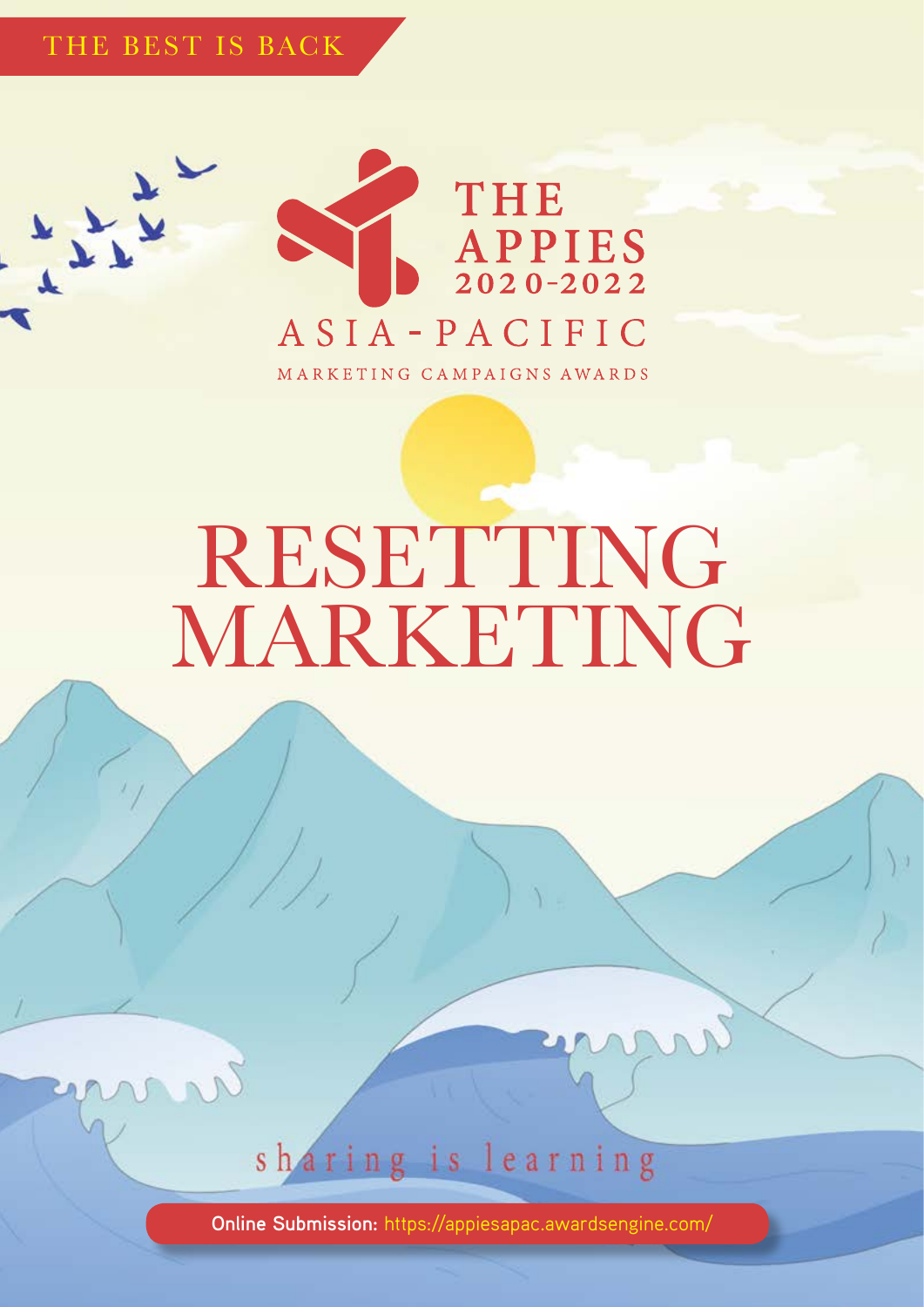## **BIGGER AND BETTER!**









GOLD SILVER BRONZE BLACK RED





### **CATEGORIES Best in Digital & Social**

You are to select a category that best suits your campaign.

#### **Best in Food & Beverage**

Food items, ie. packaged foods, groceries, confectionery, fruit snacks and others. All beverages, ie. beers, wines, soft drinks, juices, milk, water, etc.



**1**

#### **Best in Consumer & Business Services**

Financial, retail, travel, airlines, tourism. fast-food, quick service, casual dining, telco products, medical, dental care, education, etc. Includes businesses like E-Wallet, Tech & Business, business-to-business services, consultancy, courier, software/hardware management services, etc.

#### **Best in Non-Food FMCG**

Detergents, paints, toiletries, over-the-counter drugs, remdies, beauty, personal care, healthcare, pharmaceuticals, wellness, etc.



**3**

**5**

**6**

#### **Best in Consumer Durables**

Includes electronics and all home appliances, mobile devices, home entertainment, cameras, computers, washing machines, apparel, accessories, watches, luxury items, property, cars, motorcycles, gasoline, motor oil, tyres, batteries, etc.

#### **Best in Pro Bono/Festive/Govt/Entertainment**

Campaigns that showcase pro bono/religious festivals, governmental and entertainment. Includes all forms of entertainment e.g. movies, TV shows, podcasts, events, E-sports, gaming, etc

#### **Best in Customer Experience**

Includes customer service, digital relationships and UX, activation, CRM, loyalty programmes, influencer marketing, retail innovations, experiential marketing, social good, customer engagement, partnerships, sponsorships, promotions, etc.



**8**

Campaigns that drive the brand on social, search marketing, contextual, websites, email, podcasts, EDMs, gaming, e-sports, messaging platforms, mobile, etc.

#### **Best in E-Commerce**

Campaigns by online retailers that use B2B, B2C, O2O (Offline to Online), Consumer-to-Consumer (C2C), Consumer-to-Business (C2B), Business-to-Administration (B2A), etc. Includes related products like, e-hailing, e-deliveries, e-wallets, e-travel, etc.



**10**

#### **Best in AdTech/MarTech**

Campaigns that deploy Programmatic, AI, VR, AR, data-driven thinking, relevant apps, IoT, 5G, analytics, etc.

#### **Best in Marketing Innovation**

Path-breaking campaigns that utilise omnichannel platforms including innovative technologies, insights and ideas that elevate the brand to new levels of impactful marketing excellence.

### **SPECIAL CATEGORIES**

(No submissions required)

- •APPIES ASIA PACIFIC 2022 Rising Star Presenter of the Year (below 30)
- •APPIES ASIA PACIFIC 2022 Trailblazing Presenter of the Year (above 30)
- •APPIES ASIA PACIFIC 2022 Media Agency of the Year
- •APPIES ASIA PACIFIC 2022 Advertising Agency of the Year
- •APPIES ASIA PACIFIC 2022 Digital Agency of the Year
- •APPIES ASIA PACIFIC 2022 Production Company of the Year
- •APPIES ASIA PACIFIC 2022 Marketer of the Year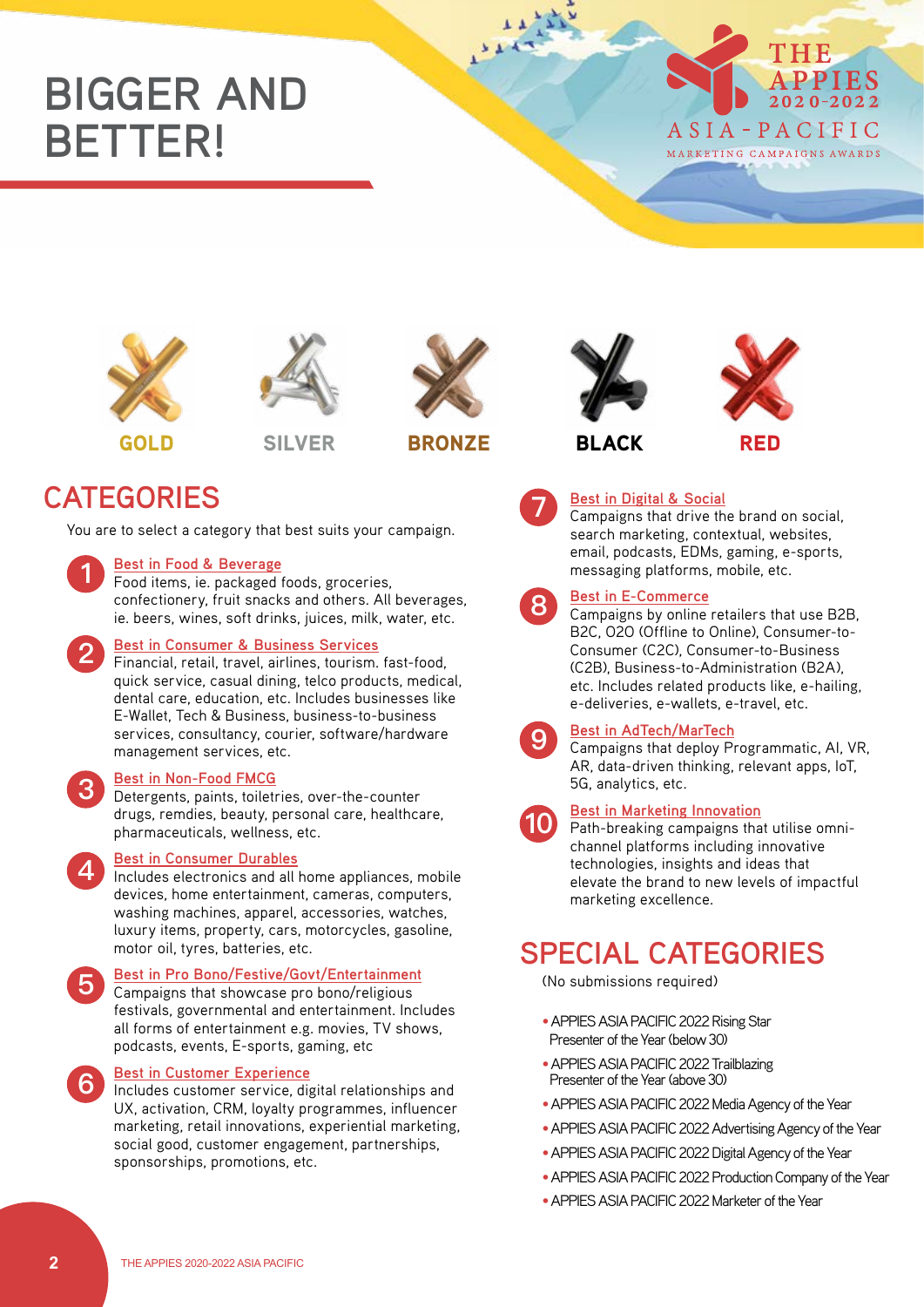

## **BIGGER AND BETTER!**

### **LIVE PRESENTATION (4-6-10 mins)**

All finalists will be required to send a presenter to present the campaign in person to a judging panel.

- i) Campaign Video (up to 4 minutes) Screening of campaign video
- ii) Presentation (up to 6 minutes) A live/video presentation of the business issue/challenge, strategy, creative idea/ execution and the results (demonstrating how the marketing communications contributed to results of the campaign)
- iii) Question & Answer (up to 10 minutes) The judging panel will pose questions relating to the campaign. (Presenters are encouraged to pre-empt questions and prepare beforehand so they have the necessary campaign information when queried)

#### **ELIGIBILITY PERIOD**

Campaign entries must have run between Jan 2020 to May 2022 (open to campaigns ran from any Asia Pacific market during this period).

#### You can submit via online here: <https://appiesapac.awardsengine.com/> **HOW TO SUBMIT**

#### **SUBMISSION DEADLINE**

17 June 2022

### **PAYMENT DETAILS**

#### **ENTRY FEES**

USD 700 or RM3000 nett per entry USD 600 or RM2500 nett per entry (5 entries & above)

You can make your payment online via here: https://marketingmagazine.com.my/event/appies-2022-asia-pacific/

Sledgehammer Communications (M) Sdn Bhd<sup>289967-W</sup> 22B, Jalan Tun Mohd Fuad 1, Taman Tun Dr. Ismail 60000 Kuala Lumpur, Malaysia

**BANK TRANSFER TO RHB BANK BERHAD** 2-14389-000-10505 (Swift Code: RHBBMYKL)

#### **CHEQUE PAYABLE TO: REGISTRATION & PAYMENT**

- Full payment is required upon submission.
- Submission without full payment will be treated as provisional.
- Local payment can be made via a crossed cheque payable to Sledgehammer Communications (M) Sdn Bhd

Sledgehammer Communications (M) Sdn Bhd reserves the right to change or cancel the awards programme due to unforeseen circumstances.

Kindly email the payment slip/proof to Ms Rani ([rani@adoimagazine.com](mailto:rani@adoimagazine.com)) and please mention your campaign title and agency/company name.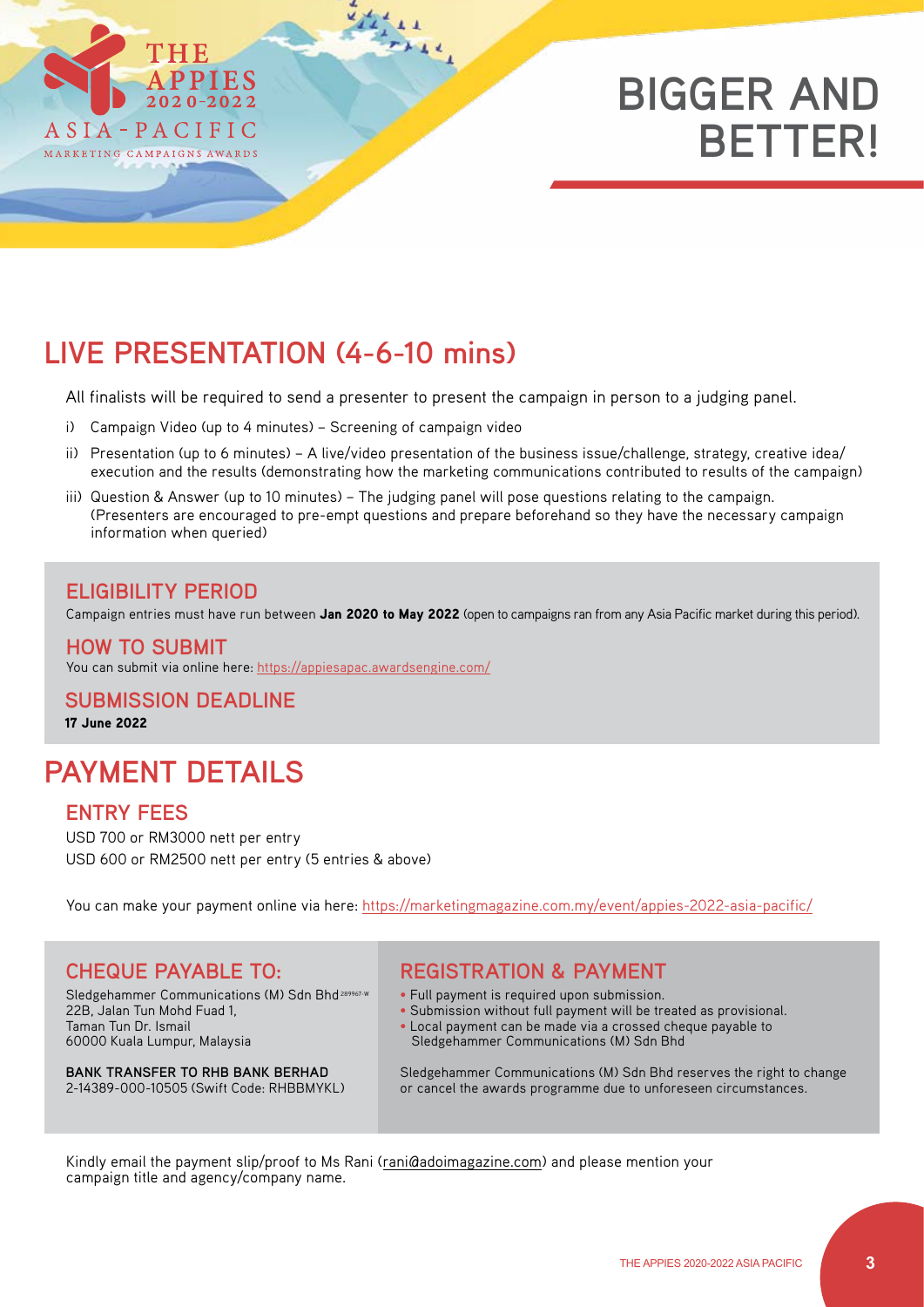## **ENTRY FORM**



#### **CONTACT INFORMATION**

| <b>NAME</b>                                      |                                                               |                                                    |
|--------------------------------------------------|---------------------------------------------------------------|----------------------------------------------------|
| <b>DESIGNATION</b>                               |                                                               |                                                    |
| NAME OF AGENCY/ COMPANY                          |                                                               |                                                    |
| MOBILE NUMBER                                    |                                                               |                                                    |
| <b>EMAIL</b>                                     |                                                               |                                                    |
| ENTRANT'S COMPANY CLASSIFICATION<br>(CHOOSE ONE) | Advertiser<br><b>Advertising Agency</b><br>Interactive Agency | Media Agency<br><b>Production Company</b><br>Other |

#### **CAMPAIGN DETAILS**

| CAMPAIGN TITI F           |  |
|---------------------------|--|
| NAME OF ADVERTISER/CLIENT |  |
| NAME OF AGENCY/ COMPANY   |  |
| NAME OF BRAND             |  |

#### **CATEGORY**

Choose your category which best suits your campaign. Please list only one. It should be noted the organizers reserve the right to re-categorise your campaign if they feel another category is suitable.

| Best in Food & Beverage                                    | Best in Consumer & Business Services |
|------------------------------------------------------------|--------------------------------------|
| Best in Non-Food FMCG                                      | Best in Consumer Durables            |
| Best in Pro bono/Festive/Government/Cultural/Entertainment | Best in Customer Experience          |
| Best in Digital & Social                                   | Best in E-Commerce                   |
| Best in AdTech/MarTech<br>$\mathbf{1}$                     | Best in Marketing Innovation         |
| COEND EVOENDITUDE<br><b>ILENIA</b>                         |                                      |

#### **MEDIA SPEND EXPENDITURE**

Media spending is extremely relevant to gauging a campaign's overall success. Please indicate media expenditures based on one of the following boxes:

Under USD240K <br>
USD1.2M to USD2.4M



USD240K to USD1.2M USD2.4M and over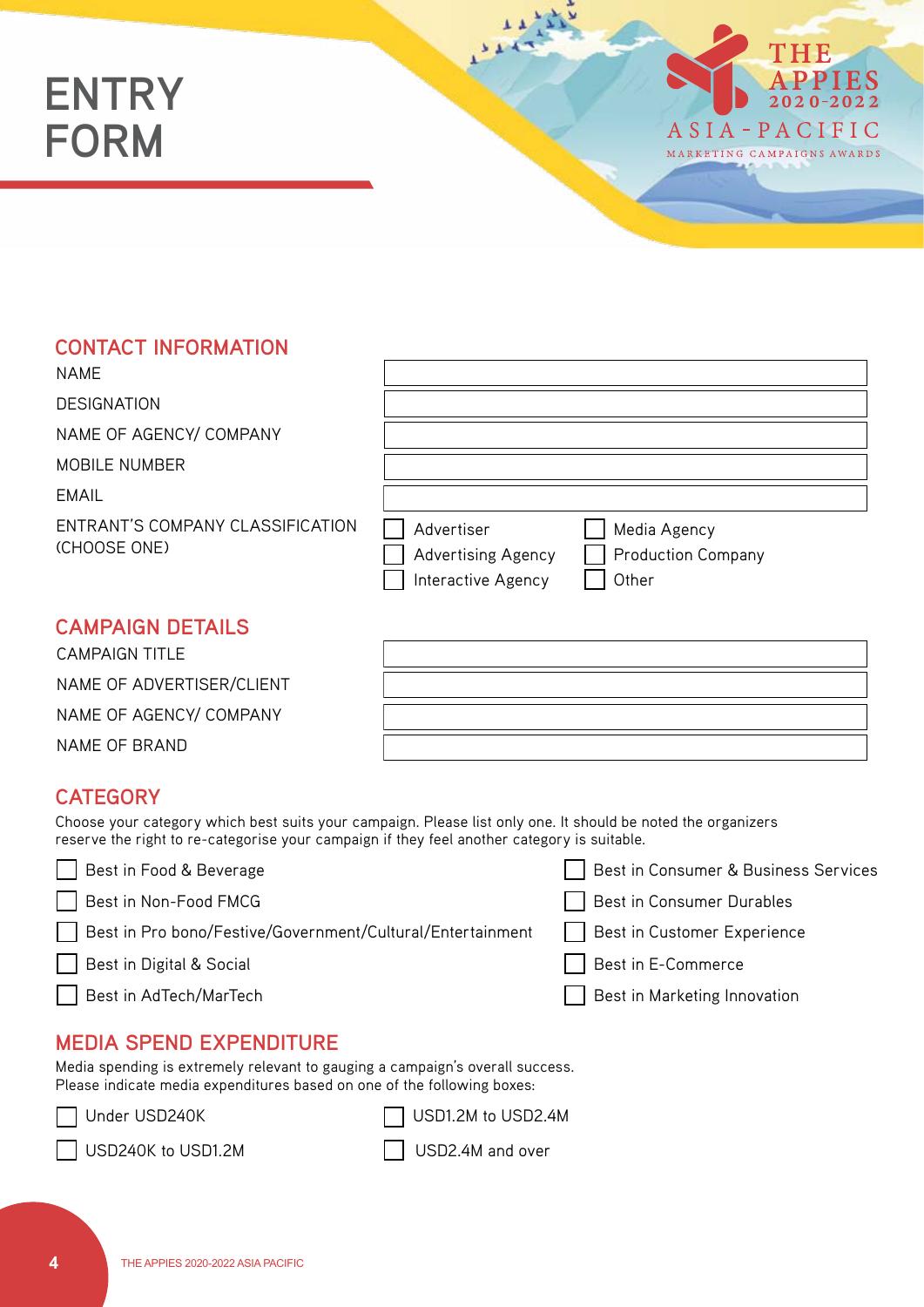

Describe the difficulties faced, core idea and results of your campaign. Provide quantifiable data to make your case compelling. Be relevant and succint (font size:12).

#### **THE BUSINESS CHALLENGE (250 words max)**

**Online Submission:** <https://appieawards.awardsengine.com>

- Provide a brief nature, function and role of your product/service
- Objectives This should be quantifiable, be it a shift in perceptions, attitudes or behaviours

- Provide pre-campaign benchmarks
- Business context Include any relevant regulatory, competitive, or product/service-related challenges you overcame to achieve your campaign's goals

#### **THE BIG IDEA (250 words max)**

**Online Submission:** <https://appieawards.awardsengine.com>

- The Core Idea This is not a tagline, nor a description of execution. It is a distillation of the core concept, your source of inspiration which could be a combination of brand, consumer and channel insight. It is best summarised in one sentence.
- The Communication Strategy Describe how the core idea was brought to life, and provide a rationale for your choice of communications touch points.

#### **THE RESULTS (250 words max)**

**Online Submission:** <https://appieawards.awardsengine.com>

- Campaign targets Business targets
- 
- Qualitative results such as competitive reactions, awards and publicity garnered

#### **CAMPAIGN SYNOPSIS (150 words max)**

**Online Submission:** <https://appieawards.awardsengine.com>

#### **PRESENTER**

| NAME OF PRESENTER  |               |              |  |
|--------------------|---------------|--------------|--|
|                    |               |              |  |
| <b>DESIGNATION</b> | MOBILE NUMBER | <b>EMAIL</b> |  |
|                    |               |              |  |
| <b>COMPANY</b>     |               | AGE          |  |
|                    |               |              |  |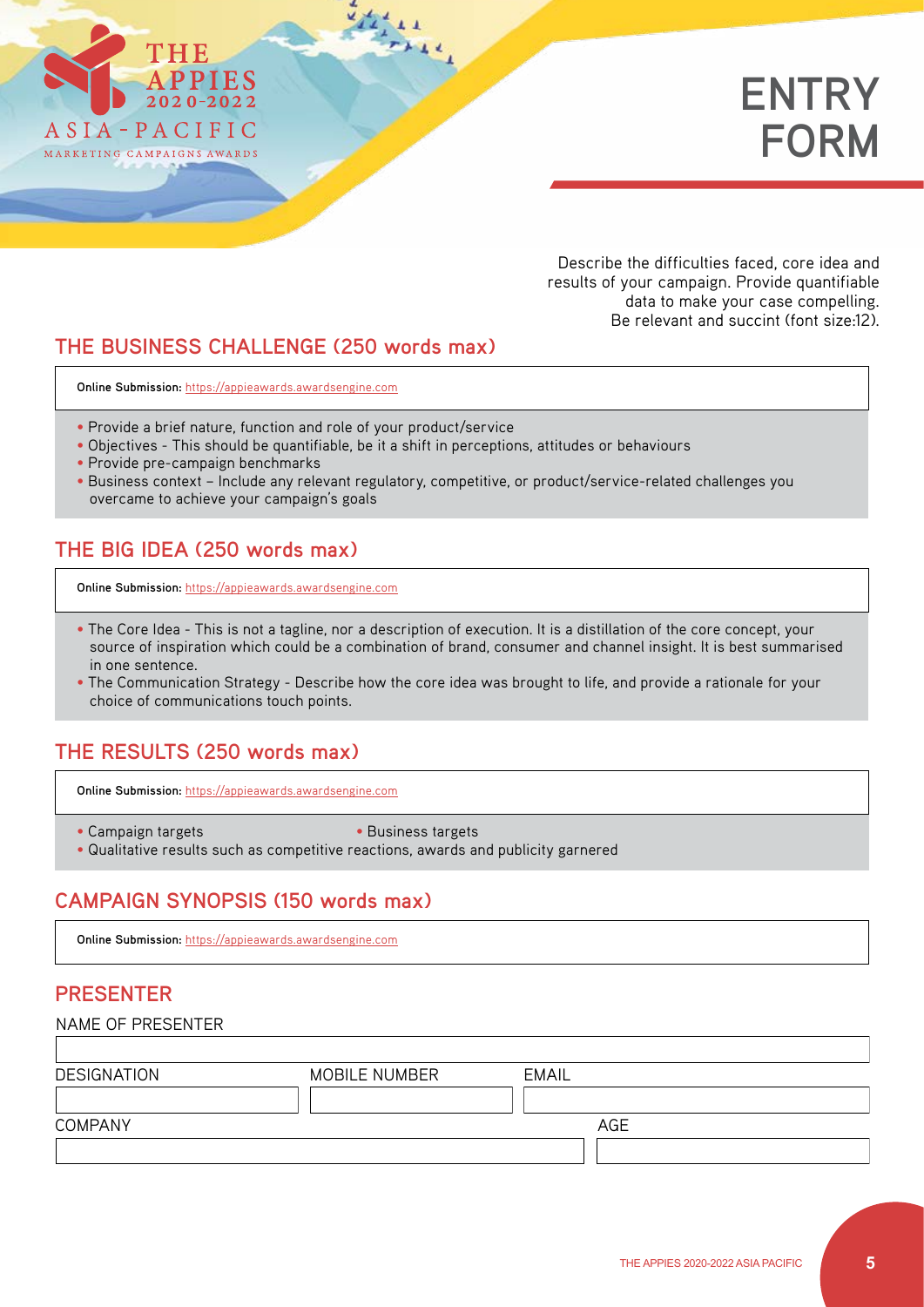## **ENTRY FORM**



### **Credits**

#### **FOR WINNERS CERTIFICATES & PUBLICATION**

NAME

COMPANY & DESIGNATION

EMAIL

NAME

COMPANY & DESIGNATION

EMAIL

NAME

COMPANY & DESIGNATION

EMAIL

NAME

COMPANY & DESIGNATION

EMAIL

#### **TROPHY DESCRIPTION**

CATEGORY

ADVERTISER

AGENCY/ COMPANY

**AGENCY** (maximum of four names) **CLIENTS** (maximum of four names)

NAME

COMPANY & DESIGNATION

EMAIL

NAME

COMPANY & DESIGNATION

EMAIL

NAME

COMPANY & DESIGNATION

EMAIL

NAME

COMPANY & DESIGNATION

EMAIL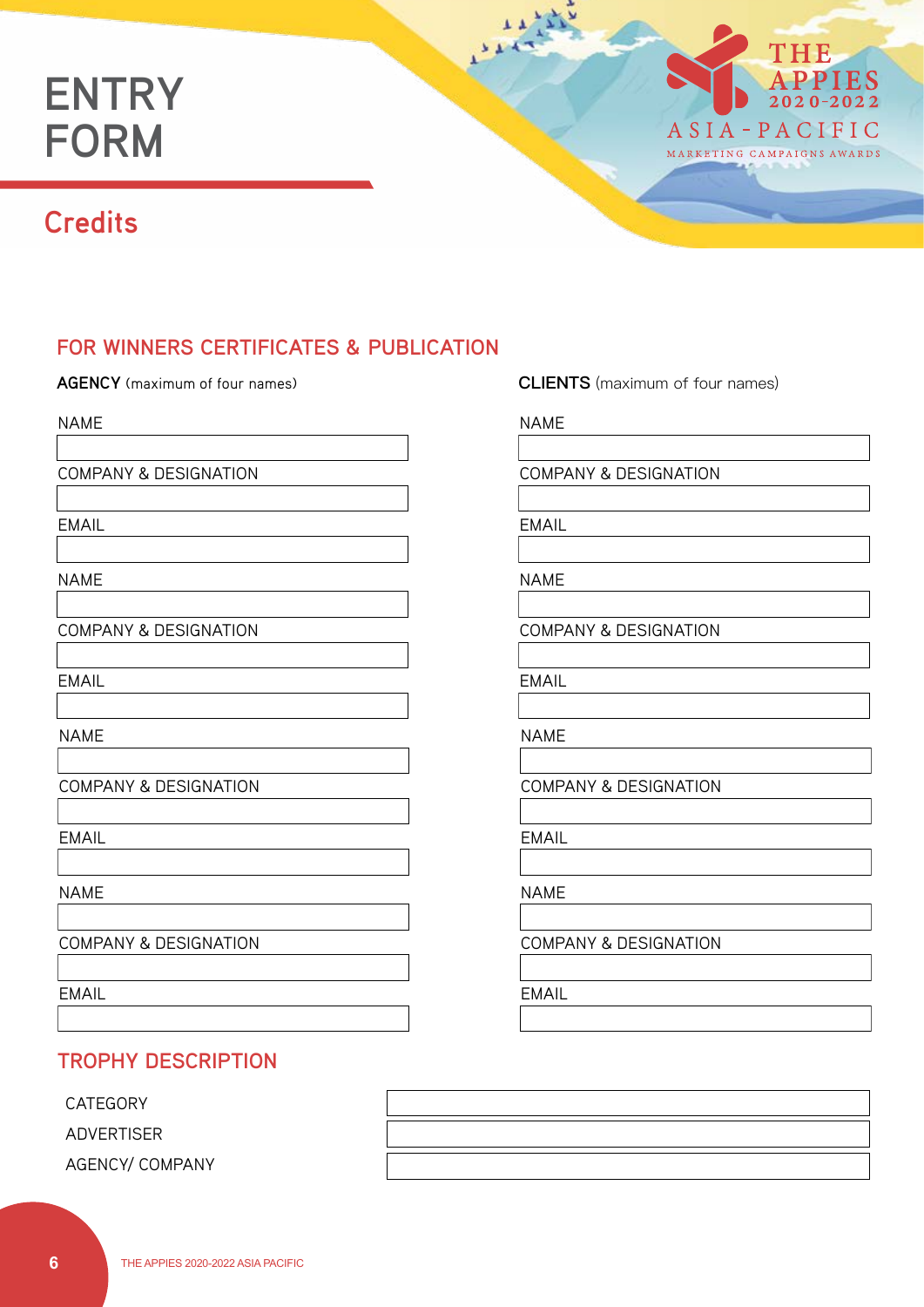

## **CHECKLIST**

| 1 <sub>1</sub><br>2.                                                                                                   | <b>Entry Details</b><br><b>Media Submission</b>                                                                                                                                           | Entry Form $-$ (Pages 4, 5, 6)<br><b>Written Entry</b> |                                                                                                                                                                                                                                                             |  | 3 <sub>1</sub> | Credits (Page 6)<br>a list of all primary, strategic<br>and creative partners who<br>assisted in the success of<br>the campaign. |  |  |
|------------------------------------------------------------------------------------------------------------------------|-------------------------------------------------------------------------------------------------------------------------------------------------------------------------------------------|--------------------------------------------------------|-------------------------------------------------------------------------------------------------------------------------------------------------------------------------------------------------------------------------------------------------------------|--|----------------|----------------------------------------------------------------------------------------------------------------------------------|--|--|
|                                                                                                                        |                                                                                                                                                                                           |                                                        | Creative Reel - 4 minute video showcasing your<br>campaign. Include examples of creative materials<br>discussed in your written submission.<br>(video should be in .mov or .mp4 format, up to 200MB)<br>Campaign Image - provide an image (high resolution, |  | 4.             | <b>Make Payment</b><br>Entries will be only<br>accepted upon receipt of<br>your payment.                                         |  |  |
|                                                                                                                        | 300 dpi, jpeg format) that best represents your work.<br>Powerpoint slide presentation (ppt, pptx format,<br>max file size 100 MB)<br><b>NOTES:</b>                                       |                                                        |                                                                                                                                                                                                                                                             |  |                |                                                                                                                                  |  |  |
| All completed forms, video etc. to be submitted online by<br>1<br>17 June 2022 at https://appieawards.awardsengine.com |                                                                                                                                                                                           |                                                        |                                                                                                                                                                                                                                                             |  |                |                                                                                                                                  |  |  |
|                                                                                                                        | All the requested materials will be used for publication purposes.<br>$\overline{2}$                                                                                                      |                                                        |                                                                                                                                                                                                                                                             |  |                |                                                                                                                                  |  |  |
|                                                                                                                        | 3<br>For any clarifications, please contact us:                                                                                                                                           |                                                        |                                                                                                                                                                                                                                                             |  |                |                                                                                                                                  |  |  |
|                                                                                                                        | • Vishnu $\frac{1}{2}$ +60 12-327 0125<br>vishnu@adoimagazine.com)<br>• Param $\leftarrow$ +60 12-277 8229<br>< (ruby@adoimagazine.com)<br>$\leftarrow$ +60 12-613 5108<br>$\bullet$ Ruby |                                                        |                                                                                                                                                                                                                                                             |  |                |                                                                                                                                  |  |  |
|                                                                                                                        | <b>PUBLISHING POLICY</b>                                                                                                                                                                  |                                                        |                                                                                                                                                                                                                                                             |  |                |                                                                                                                                  |  |  |

 $7 + 14$ 

Sledgehammer Communications and Asian AdMarcom Associations Network reserves the right to showcase finalists and winners in the APPIES APAC 2022 in various ways. Publication is at the sole discretion of Sledgehammer Communications and Asian AdMarcom Associations Network. Work submitted must be original with rights secured.

The creative material, case video and presentation slides entered into the APPIES APAC 2022 becomes the property of the Sledgehammer Communications and Asian AdMarcom Associations Network and will not be returned.

By entering your work in the APPIES APAC 2022, you are indicating agreement to grant Sledgehammer Communications and Asian AdMarcom Associations Network the right to make copies, reproduce and display the creative materials & case video and presentation slides for educational and publicity purposes such as, but not limited to, the APPIES APAC 2022 website, eDMs, press releases. We respect the confidentiality of information provided in your submissions. If there is any confidential information that needs to be omitted, please contact the Sledgehammer Communications and Asian AdMarcom Associations Network staff on a case basis.